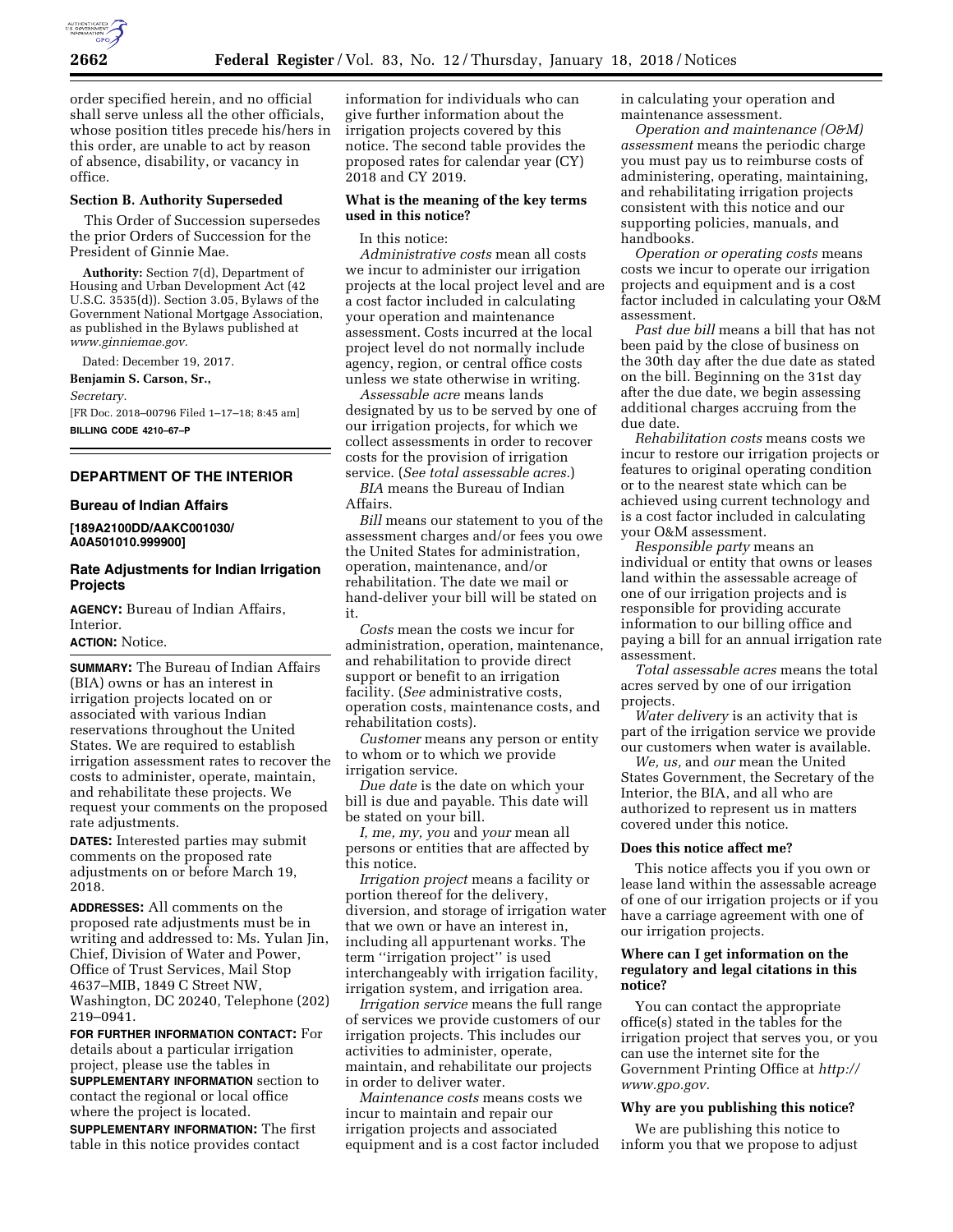our irrigation assessment rates. This notice is published in accordance with the BIA's regulations governing its operation and maintenance of irrigation projects, found at 25 CFR part 171. This regulation provides for the establishment and publication of the proposed rates for annual irrigation assessments as well as related information about our irrigation projects.

### **What authorizes you to issue this notice?**

Our authority to issue this notice is vested in the Secretary of the Interior by 5 U.S.C. 301 and the Act of August 14, 1914 (38 Stat. 583; 25 U.S.C. 385). The Secretary has in turn delegated this authority to the Assistant Secretary— Indian Affairs under Part 209, Chapter 8.1A, of the Department of the Interior's Departmental Manual.

### **When will you put the rate adjustments into effect?**

We will put the rate adjustments into effect for CY 2018 and CY 2019.

#### **How do you calculate irrigation rates?**

We calculate annual irrigation assessment rates in accordance with 25 CFR part 171.500 by estimating the annual costs of operation and maintenance at each of our irrigation projects and then dividing by the total assessable acres for that particular irrigation project. The result of this calculation for each project is stated in the rate table in this notice.

## **What kinds of expenses do you consider in determining the estimated annual costs of operation and maintenance?**

Consistent with 25 CFR part 171.500, these expenses include the following:

(a) Personnel salary and benefits for the project engineer/manager and project employees under the project engineer/manager's management or control;

(b) Materials and supplies;

(c) Vehicle and equipment repairs;

(d) Equipment costs, including lease fees;

(e) Depreciation;

(f) Acquisition costs;

(g) Maintenance of a reserve fund available for contingencies or emergency costs needed for the reliable operation of the irrigation facility infrastructure;

(h) Maintenance of a vehicle and heavy equipment replacement fund;

(i) Systematic rehabilitation and replacement of project facilities;

(j) Contingencies for unknown costs

and omitted budget items; and

(k) Other expenses we determine necessary to properly perform the activities and functions characteristic of an irrigation project.

## **When should I pay my irrigation assessment?**

We will mail or hand-deliver your bill notifying you (a) the amount you owe to the United States and (b) when such amount is due. If we mail your bill, we will consider it as being delivered no later than five business days after the day we mail it. You should pay your bill by the due date stated on the bill.

## **What information must I provide for billing purposes?**

All responsible parties are required to provide the following information to the billing office associated with the irrigation project where you own or lease land within the project's assessable acreage or to the billing office associated with the irrigation project with which you have a carriage agreement:

(1) The full legal name of person or entity responsible for paying the bill;

(2) An adequate and correct address for mailing or hand delivering our bill; and

(3) The taxpayer identification number or social security number of the person or entity responsible for paying the bill.

## **Why are you collecting my taxpayer identification number or social security number?**

Public Law 104–134, the Debt Collection Improvement Act of 1996, requires that we collect the taxpayer identification number or social security number before billing a responsible party and as a condition to servicing the account.

## **What happens if I am a responsible party but I fail to furnish the information required to the billing office responsible for the irrigation project within which I own or lease assessable land or for which I have a carriage agreement?**

If you are late paying your bill because of your failure to furnish the required information listed above, you will be assessed interest and penalties as provided below, and your failure to provide the required information will not provide grounds for you to appeal your bill or any penalties assessed.

## **What can happen if I do not provide the information required for billing purposes?**

We can refuse to provide you irrigation service.

# **If I allow my bill to become past due, could this affect my water delivery?**

Yes. 25 CFR 171.545(a) states: ''We will not provide you irrigation service until: (1) Your bill is paid; or (2) You make arrangement for payment pursuant to § 171.550 of this part.'' If we do not receive your payment before the close of business on the 30th day after the due date stated on your bill, we will send you a past due notice. This past due notice will have additional information concerning your rights. We will consider your past due notice as delivered no later than five business days after the day we mail it. We follow the procedures provided in 31 CFR 901.2, ''Demand for Payment,'' when demanding payment of your past due bill.

## **Are there any additional charges if I am late paying my bill?**

Yes. We will assess you interest on the amount owed, using the rate of interest established annually by the Secretary of the United States Treasury (Treasury) to calculate what you will be assessed. You will not be assessed this charge until your bill is past due. However, if you allow your bill to become past due, interest will accrue from the original due date, not the past due date. Also, you will be charged an administrative fee of \$12.50 for each time we try to collect your past due bill. If your bill becomes more than 90 days past due, you will be assessed a penalty charge of six percent per year, which will accrue from the date your bill initially became past due. Pursuant to 31 CFR 901.9, ''Interest, penalties and administrative costs,'' as a Federal agency, we are required to charge interest, penalties, and administrative costs in accordance with 31 U.S.C. 3717.

## **What else will happen to my past due bill?**

If you do not pay your bill or make payment arrangements to which we agree, we are required to send your past due bill to the Treasury for further action. Under the provisions of 31 CFR 901.1, ''Aggressive agency collection activity,'' Federal agencies should consider referring debts that are less than 180 days delinquent, and we must send any unpaid annual irrigation assessment bill to Treasury no later than 180 days after the original due date of the bill.

## **Who can I contact for further information?**

The following tables are the regional and project/agency contacts for our irrigation facilities.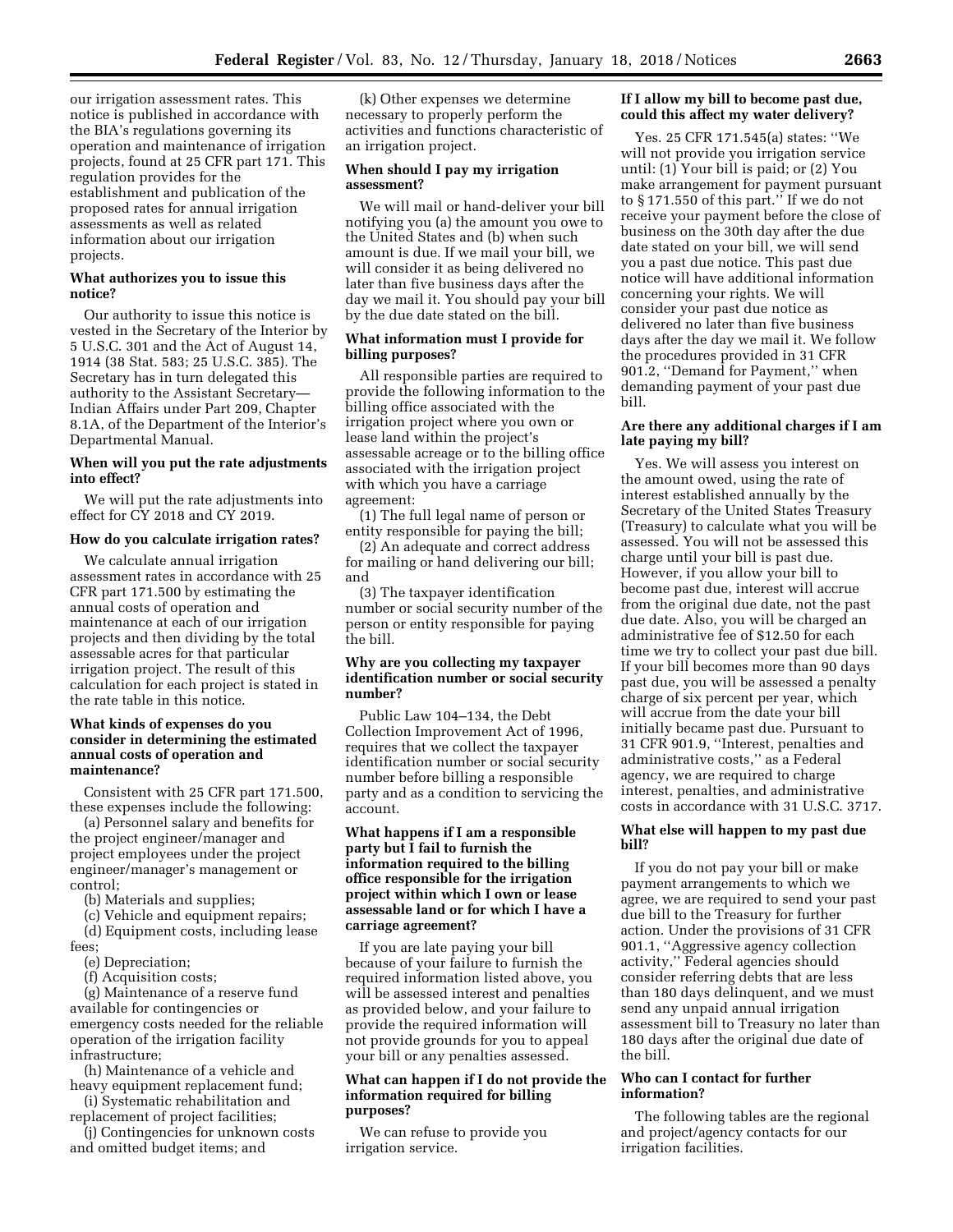| Project/agency contacts                                                                                                                                                                                                                                                       |  |  |  |
|-------------------------------------------------------------------------------------------------------------------------------------------------------------------------------------------------------------------------------------------------------------------------------|--|--|--|
| <b>Northwest Region Contacts</b>                                                                                                                                                                                                                                              |  |  |  |
| Stanley Speaks, Regional Director, Bureau of Indian Affairs, Northwest Regional Office, 911 NE 11th Avenue, Portland, OR 97232-4169,<br>Telephone: (503) 231-6702.                                                                                                            |  |  |  |
| Peter Plant, Acting Superintendent, Peter Plant, Irrigation Project Manager, P.O. Box 40,<br>Pablo, MT 59855, Telephones: (406) 675-0207 ext. 1 Superintendent, (406) 745-2661 ext.<br>2 Project Manager.                                                                     |  |  |  |
| David Bollinger, Irrigation Project Manager, Building #2 Bannock Ave., Fort Hall, ID 83203-                                                                                                                                                                                   |  |  |  |
| 0220, Telephone: (208) 238-6264.<br>David Shaw, Superintendent, Larry Nelson, Acting Project Administrator, P.O. Box 220,<br>Wapato, WA 98951-0220, Telephone: (509) 865-2421 Superintendent, (509) 877-3155<br>Acting Project Administrator.                                 |  |  |  |
| <b>Rocky Mountain Region Contacts</b>                                                                                                                                                                                                                                         |  |  |  |
| Darryl LaCounte, Regional Director, Bureau of Indian Affairs, Rocky Mountain Regional Office, 316 North 26th Street, Billings, MT 59101,<br>Telephone: (406) 247-7943.                                                                                                        |  |  |  |
| Thedis Crowe, Superintendent, Greg Tatsey, Irrigation Project Manager, Box 880, Browning,<br>MT 59417, Telephones: (406) 338-7544, Superintendent, (406) 338-7519, Irrigation Project<br>Manager.                                                                             |  |  |  |
| Vianna Stewart, Superintendent, John Anevski, Acting Irrigation Project Manager, P.O. Box<br>69, Crow Agency, MT 59022, Telephones: (406) 638-2672, Superintendent, (406) 247-<br>7998, Acting Irrigation Project Manager.                                                    |  |  |  |
| John St. Pierre, Superintendent, Vacant, Irrigation Project Manager (Project operations &<br>maintenance contracted to Tribes), R.R. 1, Box 980, Harlem, MT 59526, Telephones: (406)<br>353-2901, Superintendent, (406) 353-8466, Irrigation Project Manager (Tribal Office). |  |  |  |
| Howard Beemer, Superintendent, Huber Wright, Acting Irrigation Project Manager, P.O. Box<br>637, Poplar, MT 59255, Telephones: (406) 768-5312, Superintendent, (406) 653-1752, Irri-<br>gation Project Manager.                                                               |  |  |  |
| Norma Gourneau, Superintendent, John Anevski, Acting Irrigation Project Manager, P.O. Box<br>158, Fort Washakie, WY 82514, Telephones: (307) 332-7810, Superintendent, (406) 247-<br>7998, Acting Irrigation Project Manager.                                                 |  |  |  |
| <b>Southwest Region Contacts</b>                                                                                                                                                                                                                                              |  |  |  |
| William T. Walker, Regional Director, Bureau of Indian Affairs, Southwest Regional Office, 1001 Indian School Road, Albuquerque, NM 87104,<br>Telephone: (505) 563-3100.                                                                                                      |  |  |  |
| Priscilla Bancroft, Superintendent, Vickie Begay, Irrigation Project Manager, P.O. Box 315,<br>Ignacio, CO 81137-0315, Telephones: (970) 563-4511, Superintendent, (970) 563-9484,<br>Irrigation Project Manager.                                                             |  |  |  |
| <b>Western Region Contacts</b>                                                                                                                                                                                                                                                |  |  |  |
| Bryan Bowker, Regional Director, Bureau of Indian Affairs, Western Regional Office, 2600 N. Central Ave., 4th Floor Mailroom, Phoenix, AZ<br>85004, Telephone: (602) 379-6600.                                                                                                |  |  |  |
| Kellie Youngbear, Superintendent, Gary Colvin, Irrigation Project Manager, 12124 1st Avenue,<br>Parker, AZ 85344, Telephone: (928) 669-7111.                                                                                                                                  |  |  |  |
| Joseph McDade, Superintendent (Project operations & management compacted to Tribes),<br>2719 Argent Avenue, Suite 4, Gateway Plaza, Elko, NV 89801, Telephone: (775) 738-5165,<br>(208) 759-3100, (Tribal Office).                                                            |  |  |  |
| Denni Shields, Superintendent, 256 South Second Avenue, Suite D, Yuma, AZ 85364, Tele-<br>phone: (928) 782-1202.                                                                                                                                                              |  |  |  |
| Ferris Begay, Project Manager, Clarence Begay, Irrigation Manager, 13805 N. Arizona Boule-<br>vard, Coolidge, AZ 85128, Telephone: (520) 723-6225.                                                                                                                            |  |  |  |
| Antonio Pingree, Acting Superintendent, Ken Asay, Irrigation System Manager, P.O. Box 130,<br>Fort Duchesne, UT 84026, Telephone: (435) 722–4300, (435) 722–4344.                                                                                                             |  |  |  |
| Robert Eben, Superintendent, 311 E. Washington Street, Carson City, NV 89701, Telephone:<br>(775) 887-3500.                                                                                                                                                                   |  |  |  |
|                                                                                                                                                                                                                                                                               |  |  |  |

## **What irrigation assessments or charges are proposed for adjustment by this notice?**

The rate table below contains the current rates for all irrigation projects

where we recover costs of administering, operating, maintaining, and rehabilitating them. The table also contains the proposed rates for the CY 2018 and CY 2019. An asterisk

immediately following the rate category notes the irrigation projects where rates are proposed for adjustment.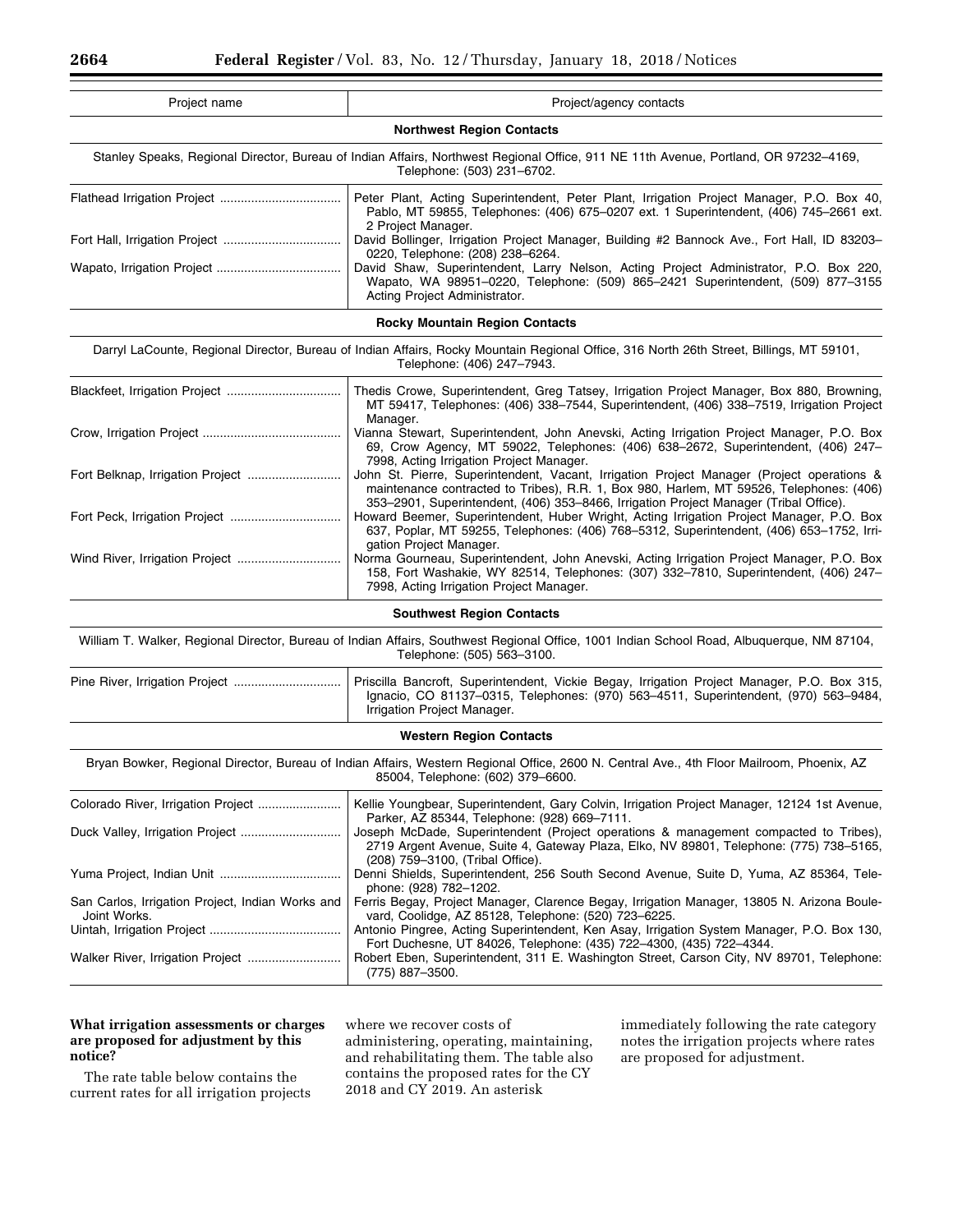| Project name                                                                                                                                        | Rate category                                                                              | Final<br>2017 rate | Final<br>2018 rate    | Proposed<br>2019 rate |
|-----------------------------------------------------------------------------------------------------------------------------------------------------|--------------------------------------------------------------------------------------------|--------------------|-----------------------|-----------------------|
|                                                                                                                                                     | <b>Northwest Region Rate Table</b>                                                         |                    |                       |                       |
| Flathead Irrigation Project (See Note #1)                                                                                                           |                                                                                            | \$26.00            | \$29.00               | \$33.50               |
|                                                                                                                                                     |                                                                                            | 13.00              | 14.50                 | 16.75                 |
|                                                                                                                                                     |                                                                                            | 75.00              | 75.00                 | 75.00                 |
| Project name                                                                                                                                        | Rate category                                                                              | Final<br>2017 rate | Proposed<br>2018 rate | Proposed<br>2019 rate |
| Fort Hall Irrigation Project                                                                                                                        | Minimum Charge per tract*                                                                  | \$54.00<br>38.50   | \$56.00<br>39.00      | \$58.00<br>40.00      |
| Fort Hall Irrigation Project-Minor Units                                                                                                            |                                                                                            | 32.50              | 35.00                 | 36.50                 |
|                                                                                                                                                     |                                                                                            | 38.50              | 39.00                 | 40.00                 |
| Fort Hall Irrigation Project-Michaud                                                                                                                |                                                                                            | 57.50              | 59.50                 | 62.00                 |
|                                                                                                                                                     |                                                                                            | 88.50              | 92.50                 | 98.00                 |
|                                                                                                                                                     | Minimum Charge per tract*                                                                  | 38.50              | 39.00                 | 40.00                 |
| Wapato Irrigation Project-Toppenish/Simcoe<br>Units.                                                                                                |                                                                                            | 25.00              | 25.00                 | 25.00                 |
|                                                                                                                                                     |                                                                                            | 25.00              | 25.00                 | 25.00                 |
| Wapato Irrigation Project-Ahtanum Units                                                                                                             |                                                                                            | 30.00              | 30.00                 | 30.00                 |
|                                                                                                                                                     |                                                                                            | 30.00              | 30.00                 | 30.00                 |
| Wapato Irrigation Project-Satus Unit                                                                                                                |                                                                                            | 79.00              | 79.00                 | 79.00                 |
|                                                                                                                                                     |                                                                                            | 79.00              | 79.00                 | 79.00                 |
|                                                                                                                                                     |                                                                                            | 85.00              | 85.00                 | 85.00                 |
| Wapato Irrigation Project-Additional Works                                                                                                          |                                                                                            | 80.00              | 80.00                 | 80.00                 |
|                                                                                                                                                     |                                                                                            | 80.00              | 80.00                 | 80.00                 |
| Wapato Irrigation Project—Water Rental                                                                                                              |                                                                                            | 86.00              | 86.00                 | 86.00                 |
|                                                                                                                                                     |                                                                                            | 86.00              | 86.00                 | 86.00                 |
|                                                                                                                                                     | Rocky Mountain Region Rate Table                                                           |                    |                       |                       |
|                                                                                                                                                     |                                                                                            | 20.00              | 20.00                 | 20.00                 |
| Crow Irrigation Project-Willow Creek O&M<br>(includes Agency, Lodge Grass #1, Lodge<br>Grass #2, Reno, Upper Little Horn, and<br>Forty Mile Units). |                                                                                            | 28.00              | 28.00                 | 28.00                 |
| Crow Irrigation Project-All Others (includes<br>Bighorn, Soap Creek, and Pryor Units).                                                              |                                                                                            | 28.00              | 28.00                 | 28.00                 |
| Crow Irrigation Project-Two Leggins Unit                                                                                                            |                                                                                            | 14.00              | 14.00                 | 14.00                 |
| Crow Irrigation Two Leggins Drainage District                                                                                                       |                                                                                            | 2.00               | 2.00                  | 2.00                  |
| Fort Belknap Irrigation Project                                                                                                                     |                                                                                            | 16.00              | 16.00                 | 16.00                 |
| Fort Peck Irrigation Project                                                                                                                        |                                                                                            | 26.50              | 26.50                 | 27.00                 |
| Wind River Irrigation Project-Units 2, 3 and<br>4.                                                                                                  |                                                                                            | 23.50              | 24.00                 | 25.00                 |
| Wind River Irrigation Project-Unit 6                                                                                                                |                                                                                            | 21.00              | 22.00                 | 22.00                 |
| Wind River Irrigation Project-LeClair District<br>(See Note #2).                                                                                    |                                                                                            | 47.00              | 47.00                 | 47.00                 |
| Wind River Irrigation Project-Crow Heart<br>Unit.                                                                                                   |                                                                                            | 15.50              | 16.50                 | 16.50                 |
| Wind River Irrigation Project-A Canal Unit                                                                                                          |                                                                                            | 15.50              | 16.50                 | 16.50                 |
| Wind River Irrigation Project-Riverton Valley<br>Irrigation District.                                                                               |                                                                                            | 30.65              | 30.65                 | 30.65                 |
|                                                                                                                                                     | <b>Southwest Region Rate Table</b>                                                         |                    |                       |                       |
|                                                                                                                                                     |                                                                                            | 50.00              | 50.00                 | 50.00                 |
|                                                                                                                                                     |                                                                                            | 19.00              | 20.00                 | 21.00                 |
|                                                                                                                                                     | <b>Western Region Rate Table</b>                                                           |                    |                       |                       |
|                                                                                                                                                     |                                                                                            |                    |                       |                       |
| Colorado River Irrigation Project                                                                                                                   | Basic per acre up to 5.75 acre-feet<br>Excess Water per acre-foot over 5.75 acre-<br>feet. | 54.00<br>17.00     | 54.00<br>17.00        | 54.00<br>17.00        |
| Duck Valley Irrigation Project (See Note #3)                                                                                                        |                                                                                            | 5.30               | 5.30                  | $^{(+)}$              |
| Yuma Project, Indian Unit (See Note #4)                                                                                                             | Basic per acre up to 5.0 acre-feet                                                         | 118.50             | $^{(+)}$              | $(+)$                 |
|                                                                                                                                                     | Excess Water per acre-foot over 5.0 acre-<br>feet.                                         | 27.50              | $^{(+)}$              | $^{(+)}$              |
|                                                                                                                                                     | Basic per acre up to 5.0 acre-feet (Ranch 5)                                               | 118.50             | $^{(+)}$              | $^{(+)}$              |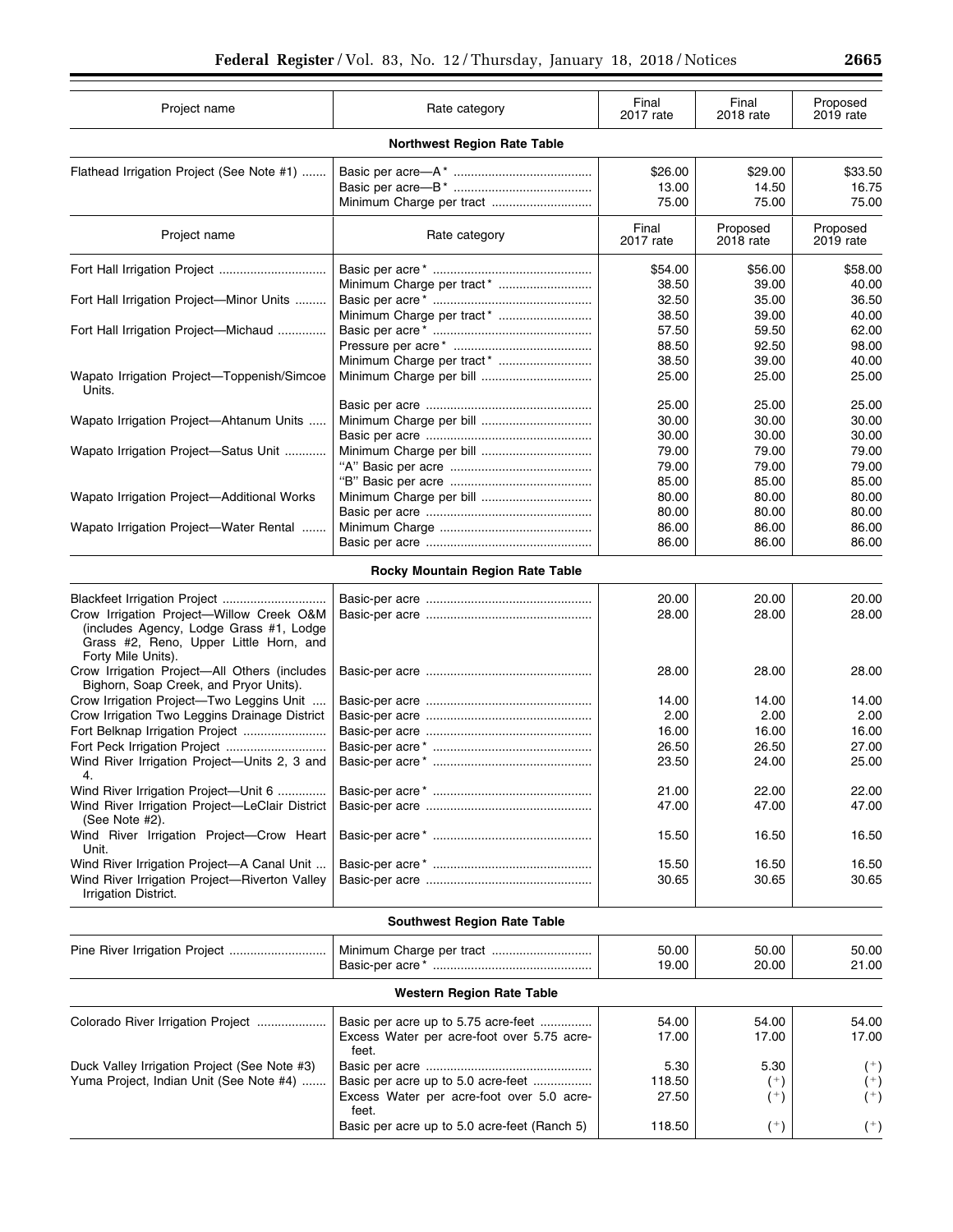| Project name                                                   | Rate category                                                                                   | Final<br>2017 rate                                                | Final<br>2018 rate                           | Proposed<br>2019 rate                                 |
|----------------------------------------------------------------|-------------------------------------------------------------------------------------------------|-------------------------------------------------------------------|----------------------------------------------|-------------------------------------------------------|
| San Carlos Irrigation Project (Joint Works)<br>(See Note #5).  |                                                                                                 | $$25.00$                                                          | $$27.90$                                     | \$31.25                                               |
|                                                                | Proposed 2018-2019 Construction Water Rate Schedule:                                            |                                                                   |                                              |                                                       |
|                                                                |                                                                                                 | Off project<br>construction                                       | On project<br>construction-<br>gravity water | On project<br>construction-<br>pump water             |
|                                                                |                                                                                                 | $$300.00$<br>\$250.00 per<br>month.<br>\$5.00 per<br>$1,000$ gal. | $$300.00$<br>No Fee<br>No Charge             | \$300.00.<br>\$100.00 per<br>acre foot.<br>No Charge. |
|                                                                | † The excess water rate applies to all water used in excess of 50,000 gallons in any one month. |                                                                   |                                              |                                                       |
| Project name                                                   | Rate category                                                                                   | Final<br>2017 rate                                                | Proposed<br>2018 rate                        | Proposed<br>2019 rate                                 |
| San Carlos Irrigation Project (Indian Works)<br>(See Note #6). |                                                                                                 | \$81.00                                                           | \$87.60                                      | \$95.40                                               |
|                                                                |                                                                                                 | 18.00<br>25.00                                                    | 20.00<br>25.00                               | 21.00<br>25.00                                        |
|                                                                |                                                                                                 | 31.00                                                             | 31.00                                        | 31.00                                                 |

∂ These rates have not yet been determined; BIA will publish a separate notice for these rates at a later date.

\* Notes irrigation projects where rates are proposed for adjustment.<br>Note #1 Federal Register Notice 82 FR 37604, published Augus

**Note #1 Federal Register** Notice 82 FR 37604, published August 11, 2017, established the final 2018 rate for the Flathead Irrigation Project. **Note #2** The O&M rate varies yearly based upon the budget submitted by the LeClair District Note #3 The annual O&M rate is established by the Shoshone-Paiute Tribes who perform O&

**Note #3** The annual O&M rate is established by the Shoshone-Paiute Tribes who perform O&M under a self-governance compact.

**Note #4** The O&M rate for the Yuma Project, Indian Unit has two components. The first component of the O&M rate is established by the Bureau of Reclamation (BOR), the owner and operator of the Project. BOR's rate, which is based upon the annual budget submitted by BOR, has not been established for 2018 or 2019. The second component of the O&M rate is established by BIA to cover administrative costs, which includes billing and collections for the Project. The proposed 2018 and 2019 BIA rate component is \$3.50/acre.

**Note #5** The construction water rate schedule proposes the fees assessed for use of irrigation water for non-irrigation purposes. **Federal Register** Notice 82 FR 37604, published August 11, 2017, established the final 2018 rate for the SCIP–JW.

**Note #6** The proposed 2018 and 2019 O&M rates for the San Carlos Irrigation Project—Indian Works has three components. The first component is the O&M rate established by the San Carlos Irrigation Project—Indian Works, the owner and operator of the Project; this rate is proposed to be \$50.00 per acre each year. The second component is for the O&M rate established by the San Carlos Irrigation Project—Joint Works and is determined to be \$27.90 per acre for 2018 and \$31.25 per acre for 2019. The third component is the O&M rate established by the San Carlos Irrigation Project Joint Control Board and is proposed to be \$9.70 per acre for 2018 and \$14.15 per acre for 2019.

## **Consultation and Coordination With Tribal Governments (Executive Order 13175)**

The Department of the Interior strives to strengthen its government-togovernment relationship with Indian Tribes through a commitment to consultation with Indian Tribes and recognition of their right to selfgovernance and Tribal sovereignty. We have evaluated this notice under the Department's consultation policy and under the criteria of Executive Order 13175 and have determined there to be substantial direct effects on federally recognized Tribes because the irrigation projects are located on or associated with Indian reservations. To fulfill its consultation responsibility to Tribes and Tribal organizations, BIA communicates, coordinates, and consults on a continuing basis with these entities on issues of water delivery, water availability, and costs of administration, operation, maintenance, and rehabilitation of projects that concern them. This is accomplished at the individual irrigation project by

project, agency, and regional representatives, as appropriate, in accordance with local protocol and procedures. This notice is one component of our overall coordination and consultation process to provide notice to, and request comments from, these entities when we adjust irrigation assessment rates.

# **Actions Concerning Regulations That Significantly Affect Energy Supply, Distribution, or Use (Executive Order 13211)**

The proposed rate adjustments are not a significant energy action under the definition in Executive Order 13211. A Statement of Energy Effects is not required.

## **Regulatory Planning and Review (Executive Order 12866)**

These proposed rate adjustments are not a significant regulatory action and do not need to be reviewed by the Office of Management and Budget under Executive Order 12866.

## **Regulatory Flexibility Act**

These proposed rate adjustments are not a rule for the purposes of the Regulatory Flexibility Act because they establish ''a rule of particular applicability relating to rates.'' 5 U.S.C. 601(2).

## **Unfunded Mandates Reform Act of 1995**

These proposed rate adjustments do not impose an unfunded mandate on state, local, or Tribal governments in the aggregate, or on the private sector, of more than \$130 million per year. They do not have a significant or unique effect on State, local, or Tribal governments or the private sector. Therefore, the Department is not required to prepare a statement containing the information required by the Unfunded Mandates Reform Act (2 U.S.C. 1531 *et seq.*).

## **Takings (Executive Order 12630)**

These proposed rate adjustments do not effect a taking of private property or otherwise have ''takings'' implications